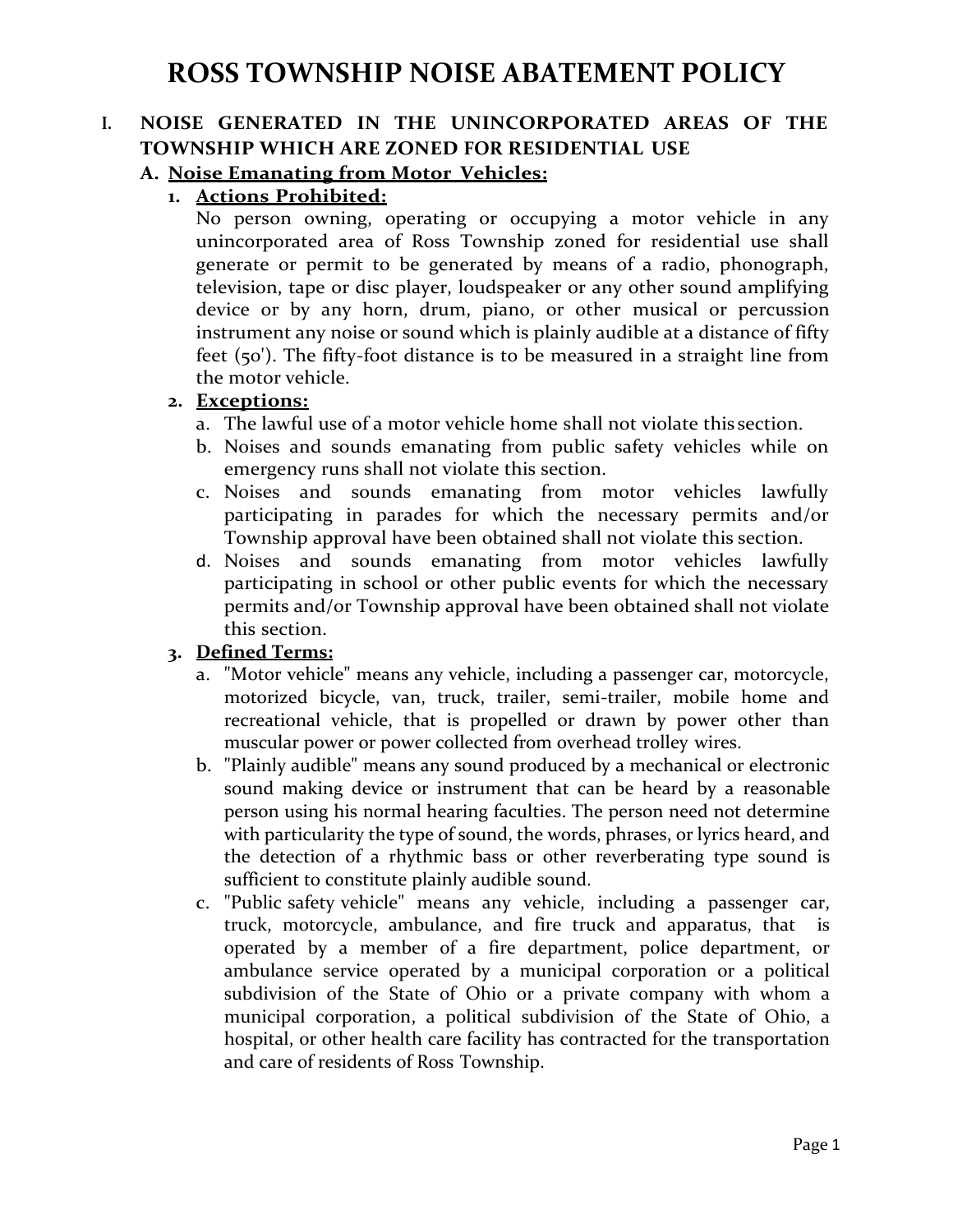### **B. Noise Emanating from Vehicles Operating Off-Road:**

#### **1. Actions Prohibited:**

No person owning or operating a vehicle which is operating off-road in any unincorporated area of Ross Township zoned for residential use shall generate or permit to be generated by means of a combustion engine, radio, tape or disc player, loudspeaker or any other sound amplifying device or by any horn any noise or sound which is plainly audible at a distance of fifty feet (50'). The fifty-foot distance is to be measured in a straight line from the vehicle.

#### **2. Exceptions:**

- a. The lawful use of a vehicle horn shall not violate this section.
- b. Noises and sounds emanating from public safety vehicles while on emergency runs shall not violate this section.
- c. Noises and sound emanating from vehicles lawfully participating in parades for which the necessary permits and/or Township approval have been obtained shall not violate this section.
- d. Noises and sounds emanating from vehicles lawfully participating in school or other public events for which the necessary permits and/or Township approval have been obtained shall not violate this section.

- a. "Operating an off road" means the operation of a vehicle on other than a roadway, street, alley, or highway dedicated and open to the public.
- b. For purposes of Section 1 (B), "plainly audible" means any sound produced by a combustion engine, mechanical, electronic sound making device, or instrument that can be heard by a person using his normal hearing faculties. The person need not determine with particularity the type of sound, the words, phrases, or lyrics heard, and the detection of a rhythmic bass or other reverberating type sound is sufficient to constitute plainly audible sound.
- c. "Public safety vehicle" means any vehicle, including an all-terrain vehicle and fire apparatus, that is operated by a member of a fire department, police department, or ambulance service operated by a municipal corporation or a political subdivision of the State of Ohio or a private company with whom a municipal corporation, a political subdivision of the State of Ohio, a hospital, or other health care facility has contracted for the transportation and care of residents of Ross Township.
- d. "Vehicle" means any vehicle, including a mini-bicycle, go-cart, dirt bicycle, motorcycle, motorized bicycle, and all-terrain vehicle, that is propelled or drawn by power other than muscular power or power collected from overhead trolley wires.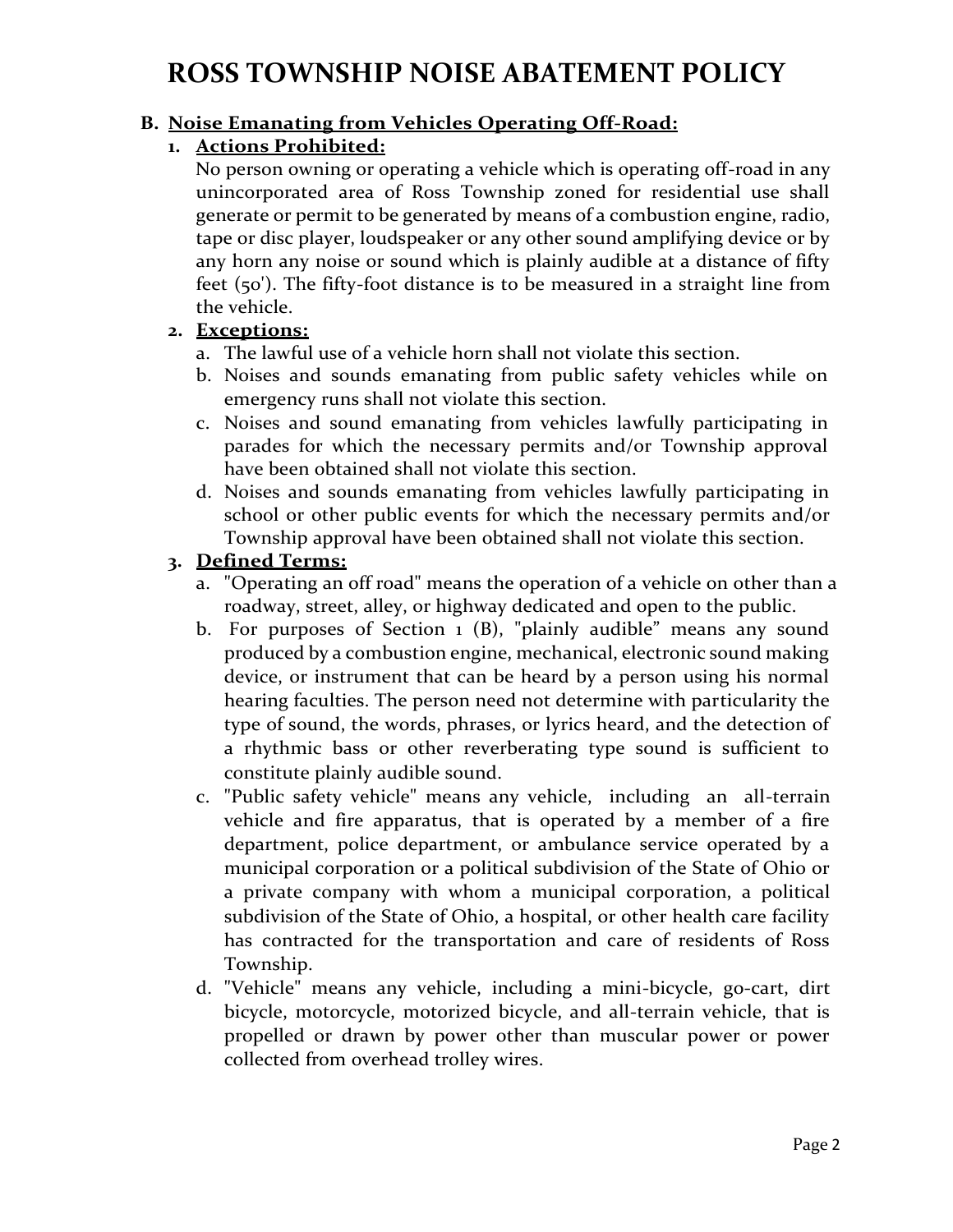### **C. Noise Emanating from Single Family Dwelling:**

#### **1. Actions Prohibited:**

No person owning or occupying a single family dwelling in any unincorporated area of Ross Township zoned for residential use shall generate or permit to be generated by means of a radio, phonograph, television, tape or disc player, loudspeaker or any other sound amplifying device or by any horn, drum, piano, or other musical or percussion instrument any noise or sound which is plainly audible at a distance of one hundred and fifty feet (150') between the hours of 11:00 p.m. and 6:00 a.m. Sunday through Thursday and 12:30 a.m. and 6:00 a.m. Friday and Saturday. At all other times, such persons shall not generate or permit to be generated by means of a radio, phonograph, television, tape or disc player, loudspeaker or any other sound amplifying device or by any horn, drum, piano, or other musical or percussion instrument any noise or sound which is plainly audible at a distance of one hundred and fifty feet (150') which noise or sound continues for a period of time in excess of three  $(3)$  hours or which resumes for any period of time within forty-eight (48) hours after the person owning or occupying the single family dwelling has been warned and requested by a Ross Township police officer to stop generating or permitting to be generated such noise from the single family dwelling. The one-hundred-andfifty-foot distance shall generally be measured in a straight line from any outside wall of the single-family dwelling. However, in cases where the noise or sound is generated by means of any of the above-listed sound amplifying devices or musical instruments which are located outside the single family dwelling, the one hundred and fifty-foot distance shall be measured in a straight line from the device or instrument emanating the sound or noise.

### **2. Exceptions:**

- a. The lawful use of a home security system shall not violate this section.
- b. Noises and sounds emanating from single family dwellings caused by public safety personnel and/or apparatus while on emergency runs shall not violate this section.

- a. "Single family dwelling" means privately owned, single family residential housing.
- b. "Plainly audible" means any sound produced by a mechanical or electronic sound making device or instrument that can be heard by a reasonable person using his normal hearing faculties. The person need not determine with particularity the type of sound, the words, phrases, or lyrics heard, and the detection of a rhythmic bass or other reverberating type sound is sufficient to constitute plainly audible sound.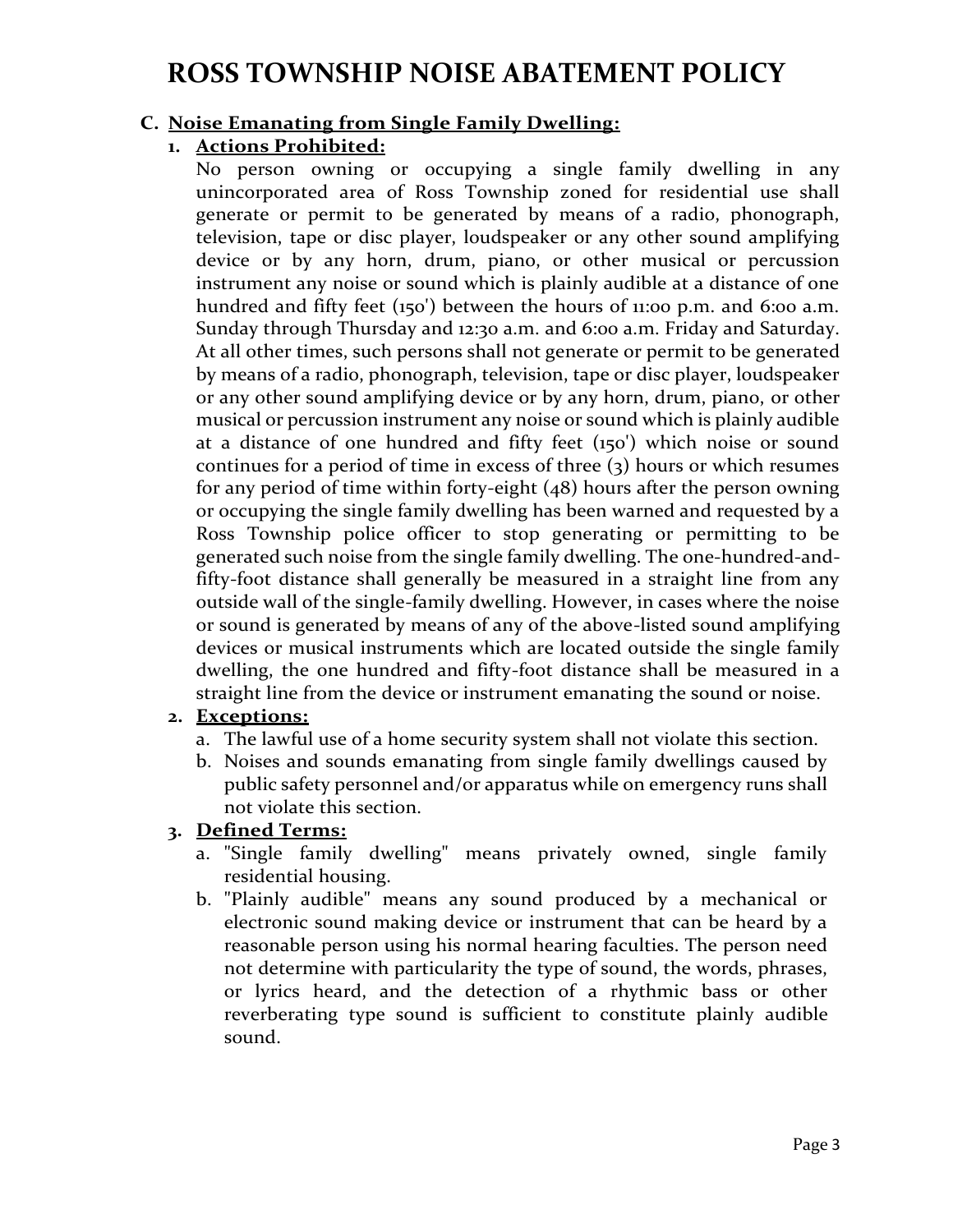#### **D. Noise Emanating from Multi-Family Dwelling:**

#### **1. Actions Prohibited:**

No person owning or occupying a multi-family dwelling in any unincorporated area of Ross Township zoned for residential use shall generate or permit to be generated by means of a radio, phonograph, television, tape or disc player, loudspeaker or any other sound amplifying device or by any horn, drum, piano, or other musical or percussion instrument any noise or sound which is plainly audible at a distance of one hundred and fifty feet (150') between the hours of 11:00 p.m. and 6:00 a.m. Sunday through Thursday and 12:30 a.m. and 6:00 a.m. Friday and Saturday. At all other times, such persons shall not generate or permit to be generated by means of a radio, phonograph, television, tape or disc player, loudspeaker or any other sound amplifying device or by any horn, drum, piano, or other musical or percussion instrument any noise or sound which is plainly audible at a distance of one hundred and fifty feet (150') which noise or sound continues for a period of time in excess of three (3) hours or which resumes for any period of time within forty-eight (48) hours after the person owning or occupying the multi-family dwelling has been warned and requested by a Ross Township police officer to stop generating or permitting to be generated such noise from the multi-family dwelling. The one-hundred-and-fifty-foot distance shall generally be measured in a straight line from the property line closest to the area from which the noise is emanating from the multi-family dwelling. However, in cases where the noise or sound is generated by means of any of the above-listed sound amplifying devices or musical instruments which are located outside the multi-family dwelling, the one-hundred-and-fifty-foot distance shall be measured in a straight line from the device or instrument emanating the sound or noise.

#### **2. Exceptions:**

- a. The lawful use of a building security system shall not violate this section.
- b. Noises and sounds emanating from multi-family dwellings caused by public safety personnel and/or apparatus while on emergency runs shall not violate this section.

- a. "Multi-family dwelling" means multiple unit rental residential property that is privately owned, including condominiums and apartments.
- b. "Plainly audible" means any sound produced by a mechanical or electronic sound making device or instrument that can be heard by a reasonable person using his normal hearing faculties. The person need not determine with particularity the type of sound, the words, phrases, or lyrics heard, and the detection of a rhythmic bass or other reverberating type sound is sufficient to constitute plainly audible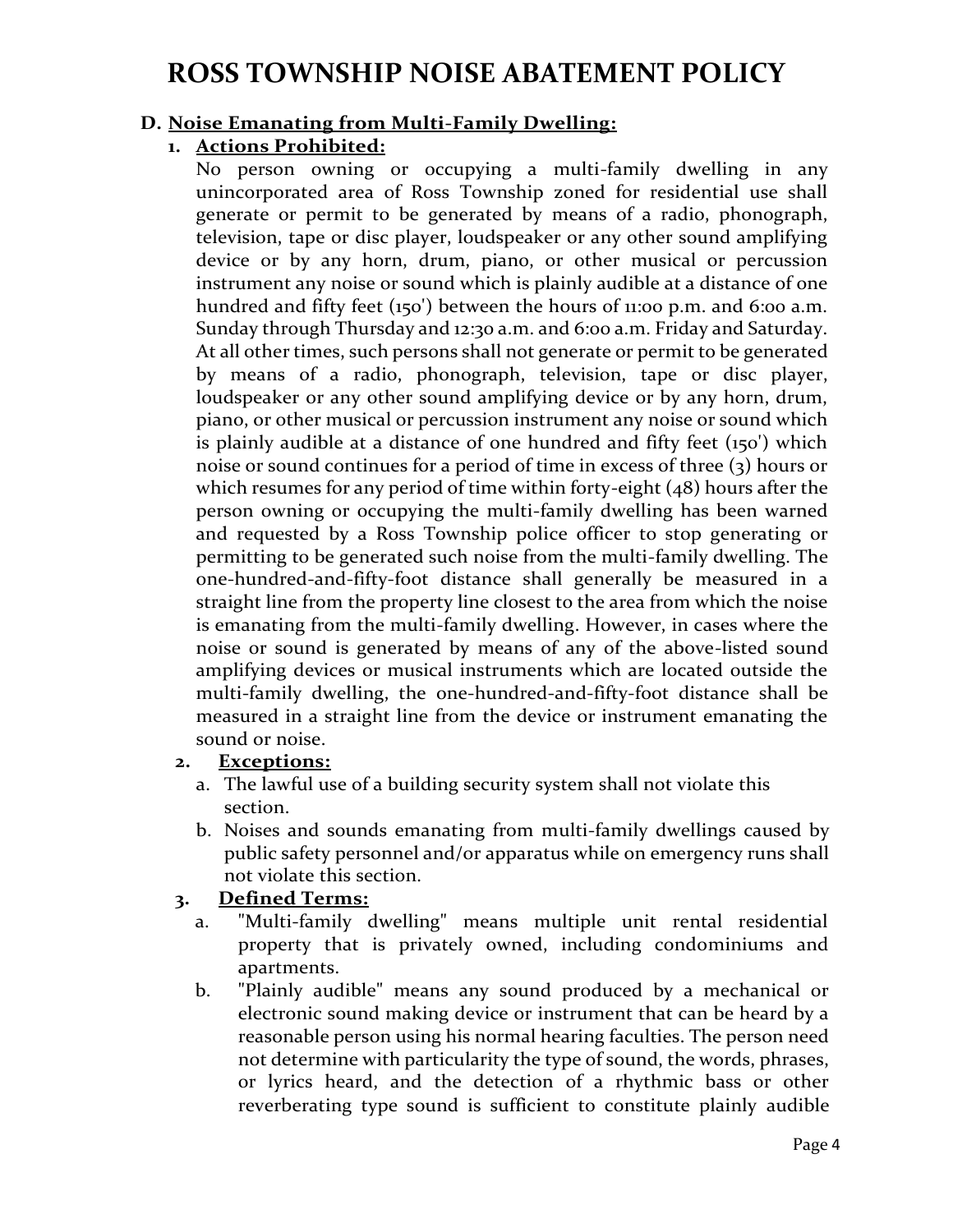sound.

#### **E. Noise Emanating from Businesses:**

#### **1. Actions Prohibited:**

No person owning, managing, or being responsible for a business located in any unincorporated area of Ross Township zoned for residential use shall generate or knowingly permit to be generated by means of a radio, phonograph, television, tape or disc player, loudspeaker or any other sound amplifying device or by any horn, drum, piano, or other musical or percussion instrument any noise or sound which is plainly audible at a distance of one hundred and fifty feet (150') between the hours of 11:00 p.m. and 6:00 a.m. Sunday through Thursday and 12:30 a.m. and 6:00 a.m. Friday and Saturday. At all other times, such persons shall not generate or permit to be generated by means of a radio, phonograph, television, tape or disc player, loudspeaker or any other sound amplifying device or by any horn, drum, piano, or other musical or percussion instrument any noise or sound which is plainly audible at a distance of one hundred and fifty feet (150') which noise or sound continues for a period of time in excess of three (3) hours or which resumes for any period of time within forty-eight (48) hours after the person owning, managing or being responsible for the business has been warned and requested by a Ross Township police officer to stop generating or permitting to be generated such noise from the business. The one-hundred-and-fifty-foot distance shall generally be measured in a straight line from any outside wall of the building in which the business is located. However, in cases where the noise or sound is generated by means of any of the above- listed sound amplifying devices or musical instruments which are located outside the business, the one-hundred-and-fifty-foot distance shall be measured in a straight line from the device or instrument emanating the sound or noise.

#### **2. Exceptions:**

- a. The lawful use of building security systems shall not violate this section.
- b. Noises and sounds emanating from businesses caused by public safety personnel and/or apparatus while on emergency runs shall not violate this section.
- c. Noises and sounds emanating from businesses lawfully participating in school or other public events for which the necessary permits and/or Township approval have been obtained shall not violate this section.
- d. Noises emanating from, and attributable to, any agricultural activity described in Section 1.61 of the Ohio Revised Code shall not violate this section.
- e. Noises emanating from, and/or attributable to, any coal mining and reclamation activity as defined in Section 1513.01(B) of the Ohio Revised Code shall not violate this section.
- f. Noises emanating from, and/or attributable to, any surface mining and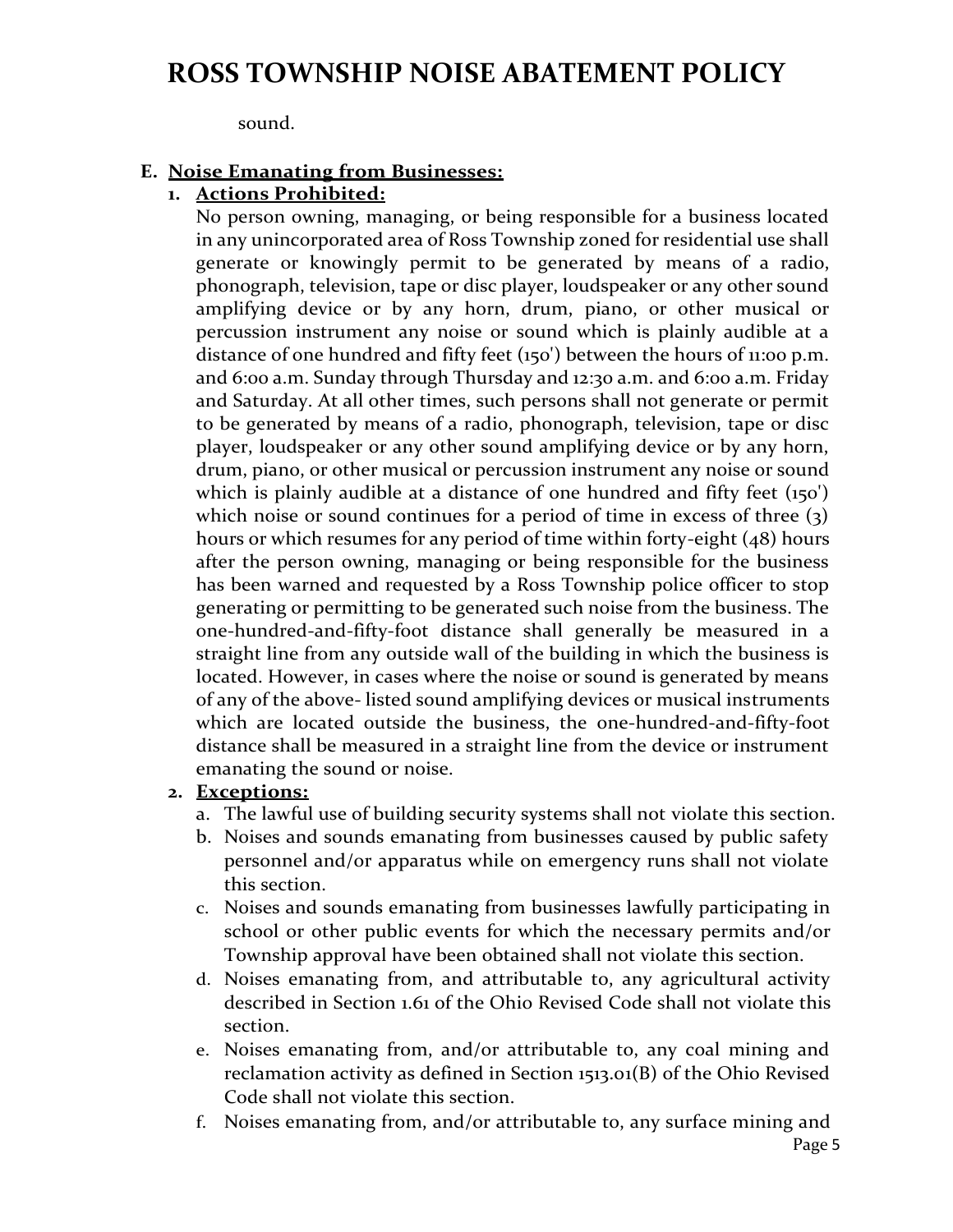reclamation activity as defined in Section 1514.01(A) of the Ohio Revised Code shall not violate this section.

- g. Noises emanating from, and attributable to, drilling, completion, operation, maintenance, or construction of any crude oil or natural gas wells or pipelines or any appurtenances to those wells or pipelines or from the distribution, transportation, gathering or storage of crude oil or natural gas shall not violate this section.
- h. Noises emanating from businesses, other than businesses operating at any premises to which a D permit has been issued by the division of liquor control, which were existing and operating on September 29, 2011 shall not violate this section, except that this section shall apply to any new operation or expansion of that business that results in substantially increased noise levels from those generated by that business on October 20, 1999.

### **3. Defined Terms:**

- a. "Business" means a commercial enterprise of any sort, including corporations, partnerships, unincorporated entities, proprietorships, joint ventures and enterprises, whether it be for profit or not for profit. The term "business" as used in Section I (D) of this Resolution does not include commercial entities operating at any premises to which a D permit has been issued by the division of liquor control or any operations of the State of Ohio, its agencies, a municipal corporation, Ross Township, or other political subdivision of the State of Ohio.
- b. "Knowingly" means that a person, regardless of his purpose, acted when he is aware that his conduct will probably cause a certain result or will probably be of a certain nature. A person has knowledge of circumstances when he is aware that such circumstances probably exist. Awareness may be inferred where objective manifestations indicate that the person involved acted with such awareness.
- c. "Plainly audible" means any sound produced by a mechanical or electronic sound making device or instrument that can be heard by a reasonable person using his normal hearing faculties. The person need not determine with particularity the type of sound, the words, phrases, or lyrics heard, and the detection of a rhythmic bass or other reverberating type sound is sufficient to constitute plainly audible sound.

### **II. NOISE WITHIN THE UNINCORPORATED AREA OF THE TOWNSHIP THAT IS GENERATED AT ANY PREMISES TO WHICH A "D PERMIT" HAS BEEN ISSUED BY THE DIVISION OF LIQUOR CONTROL**

**A. Noise Emanating from Businesses to Which a "D Permit" Has Been Issued by The Division of Liquor Control:**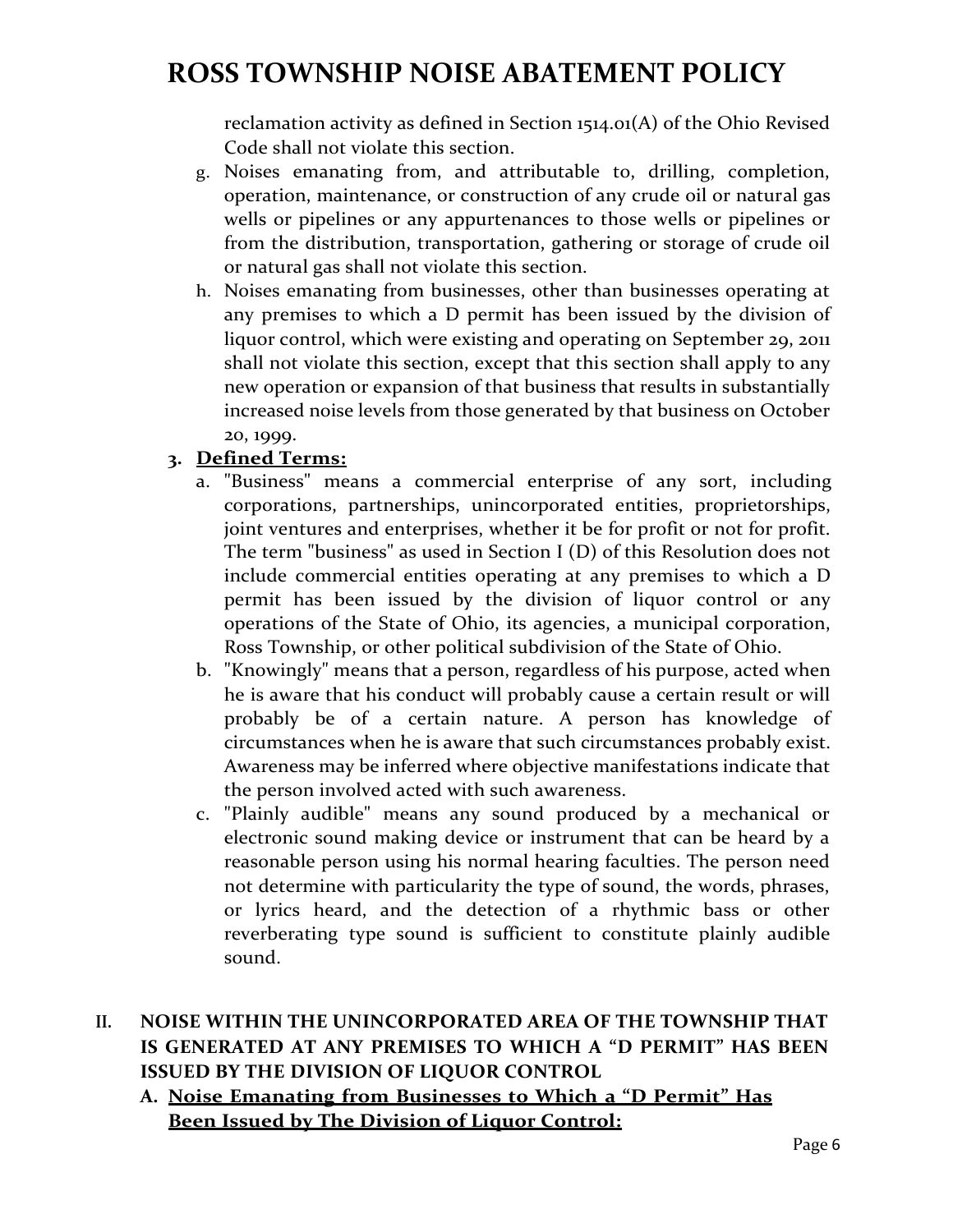#### **1. Actions Prohibited:**

No person owning, managing or being responsible for a business to which a D Permit has been issued by the Division of Liquor Control shall generate or knowingly permit to be generated by means of a radio, phonograph, television, tape or disc player, loudspeaker or any other sound amplifying device or by any horn, drum, piano, or other musical or percussion instrument any noise or sound which is plainly audible in any unincorporated area of Ross Township at a distance of one hundred and fifty feet  $(150)$  between the hours of 11: 00 p.m. and 6:00 a.m. Sunday through Thursday and 12:30 a.m. and 6:00 a.m. Friday and Saturday. At all other times, such persons shall not generate or permit to be generated by means of a radio, phonograph, television, tape or disc player, loudspeaker or any other sound amplifying device or by any horn, drum, piano, or other musical or percussion instrument any noise or sound which is plainly audible at a distance of one hundred and fifty feet (150') which noise or sound continues for a period of time in excess of three (3) hours or which resumes for any period of time within forty-eight (48) hours after the person owning, managing or being responsible for such business has been warned and requested by a Ross Township police officer to stop generating or permitting to be generated such noise from the business to which a D Permit has been issued by the Division of Liquor Control. The onehundred-and-fifty-foot distance shall generally be measured in a straight line from any outside wall of the building in which the business is located. However, in cases where the noise or sound is generated by means of any of the above-listed sound amplifying devices or musical instruments which are located outside the business, the one-hundred-and-fifty-foot distance shall be measured in a straight line from the device or instrument emanating the sound or noise.

- a. For purposes of Section II (A), "business" means a commercial enterprise of any sort, including corporations, partnerships, unincorporated entities, proprietorships, joint ventures and enterprises, whether it be for profit or not for profit, which is operating at any premises to which a D Permit has been issued by the Division of Liquor Control. The term "business" as used in Section II(A) of this Resolution does not include any operations of the State of Ohio, its agencies, a municipal corporation, Ross Township, or other political subdivision of the State of Ohio.
- b. "Knowingly" means that a person, regardless of his purpose, acted when he is aware that his conduct will probably cause a certain result or will probably be of a certain nature. A person has knowledge of circumstances when he is aware that such circumstances probably exist. Awareness may be inferred where objective manifestations indicate that the person involved acted with such awareness.